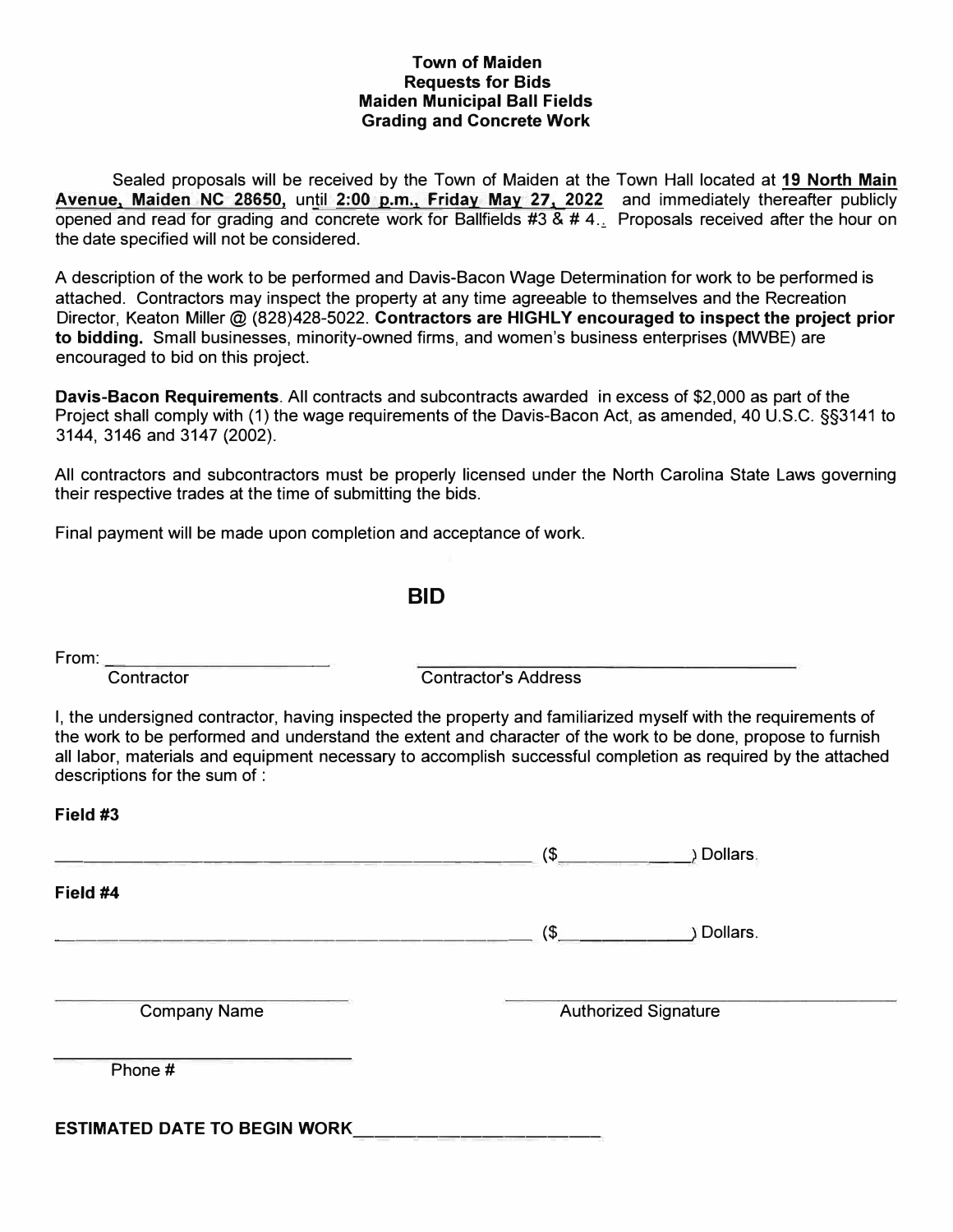



# **207 East Klutz Street • Maiden, NC 28650 Office {828) 428-5022 • Fax {828) 428-9868**

The Town of Maiden's Parks and Recreation Department is requesting bids on the following project to increase the accessibility and seating capacity at the Maiden Municipal Ballfields.

Job specifications, field #3

**seating area concrete pad {22' x 95') 2 walkways {4' x 19') & {4' x 62')** 

- Excavate to needed subgrade, haul off spoils
- Set necessary formwork, fine grade base and place wire mesh
- Place and finish concrete
- Saw cut control joints

Quotes must be submitted by Friday May 27<sup>th</sup>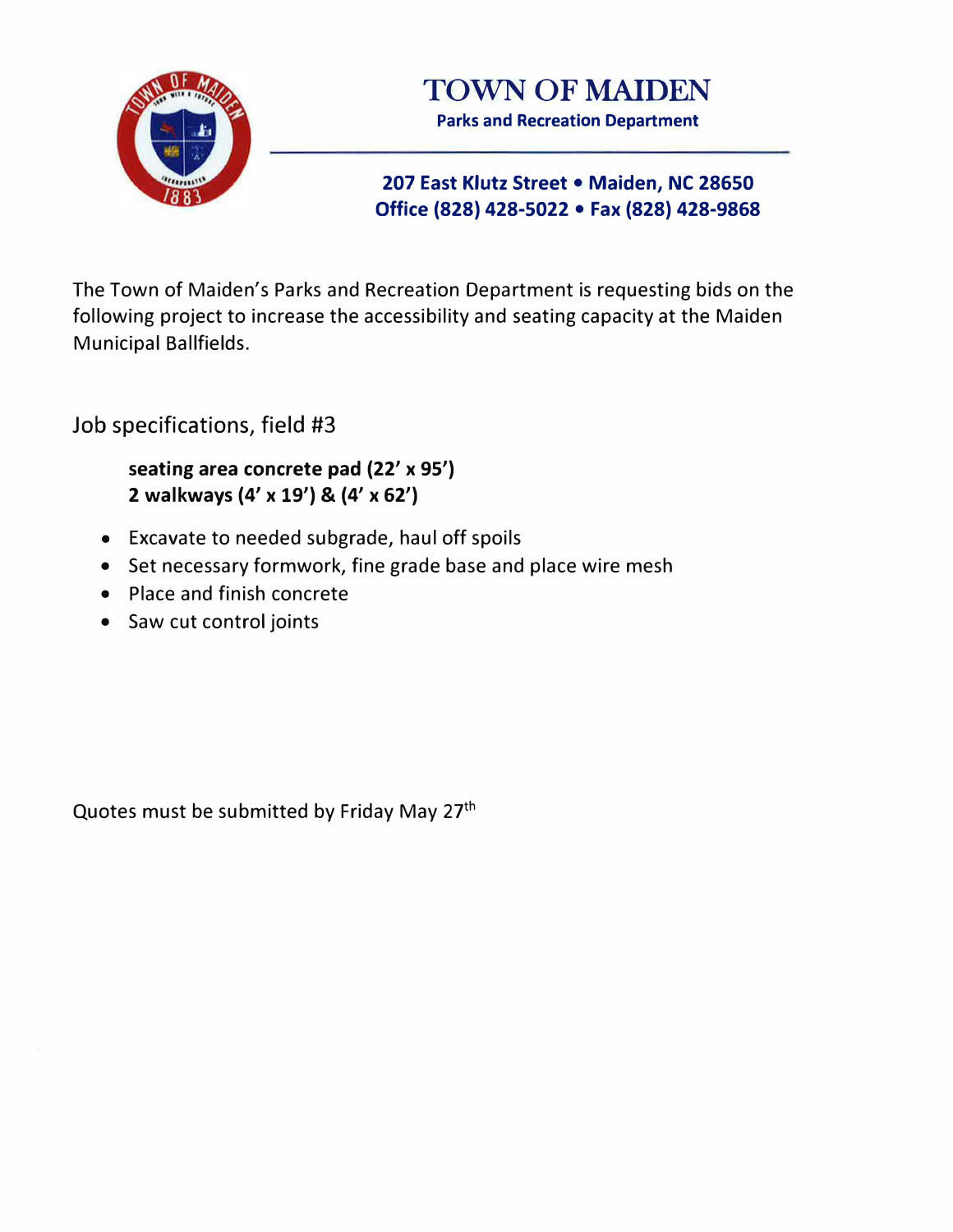



# **207 East Klutz Street • Maiden, NC 28650 Office (828) 428-5022 • Fax (828) 428-9868**

The Town of Maiden's Parks and Recreation Department is requesting bids on the following project to increase the accessibility and seating capacity at the Maiden Municipal Ballfields.

Job specifications, field #4

**seating area concrete pad (22' x 90') 114' of 4' retaining wall with 2.5' wide footing walkway (4' x 47') 140' of drainpipe installed under bleachers** 

- Excavate for footing and pad to needed subgrade, haul off spoils
- Place reinforcing in footing and place concrete
- Set form for 4' wall, place reinforcing and place concrete
- Install drains for water on bleacher pad
- Set necessary formwork, fine grade base and place wire mesh
- Place and finish concrete
- Saw cut control joints

Quotes must be submitted by Friday May 27th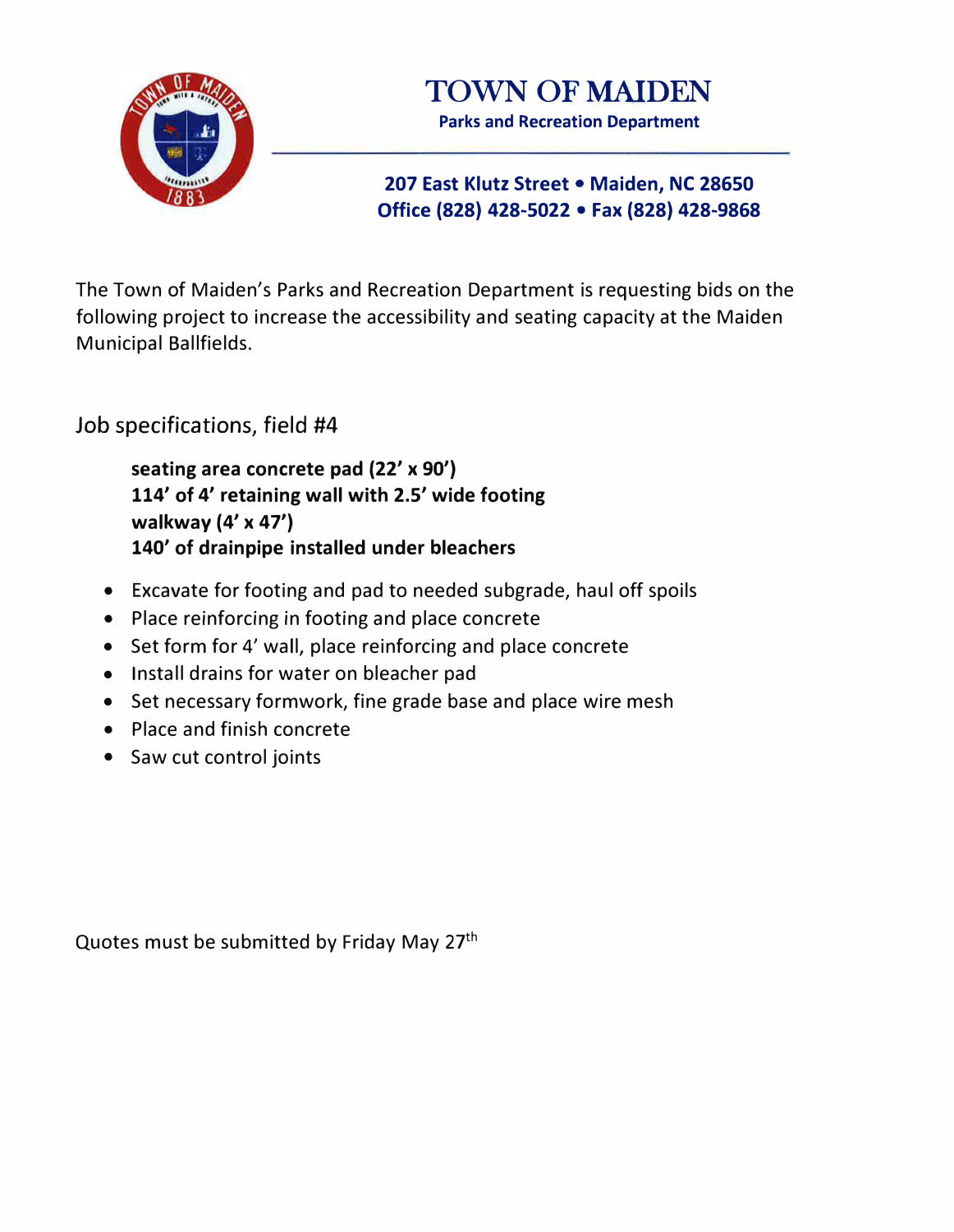"General Decision Number: NC20220076 02/25/2022

Superseded General Decision Number: NC20210076

State: North Carolina

Construction Type: Heavy

Counties: Alexander, Burke, Caldwell and Catawba Counties in North Carolina.

HEAVY CONSTRUCTION PROJECTS

Note: Contracts subject to the Davis-Bacon Act are generally required to pay at least the applicable minimum wage rate required under Executive Order 14026 or Executive Order 13658. Please note that these Executive Orders apply to covered contracts entered into by the federal government that are subject to the Davis-Bacon Act itself, but do not apply to contracts subject only to the Davis-Bacon Related Acts, including those set forth at 29 CFR  $5.1(a)(2)-(60)$ .

| If the contract is entered<br>into on or after January 30,<br>2022, or the contract is<br>renewed or extended (e.g., an<br>option is exercised) on or<br>after January 30, 2022: | Executive Order 14026<br>generally applies to the<br>contract.<br>. The contractor must pay<br>all covered workers at<br>least \$15.00 per hour (or<br>the applicable wage rate<br>listed on this wage<br>determination, if it is<br>higher) for all hours<br>spent performing on the<br>contract in 2022. |
|----------------------------------------------------------------------------------------------------------------------------------------------------------------------------------|------------------------------------------------------------------------------------------------------------------------------------------------------------------------------------------------------------------------------------------------------------------------------------------------------------|
| If the contract was awarded on.<br>or between January 1, 2015 and<br>January 29, 2022, and the<br>contract is not renewed or<br>extended on or after January<br>30, 2022:        | Executive Order 13658<br>generally applies to the<br>contract.<br>The contractor must pay all<br>covered workers at least<br>$$11.25$ per hour (or the<br>applicable wage rate listed<br>on this wage determination,<br>if it is higher) for all<br>hours spent performing on<br>that contract in 2022.    |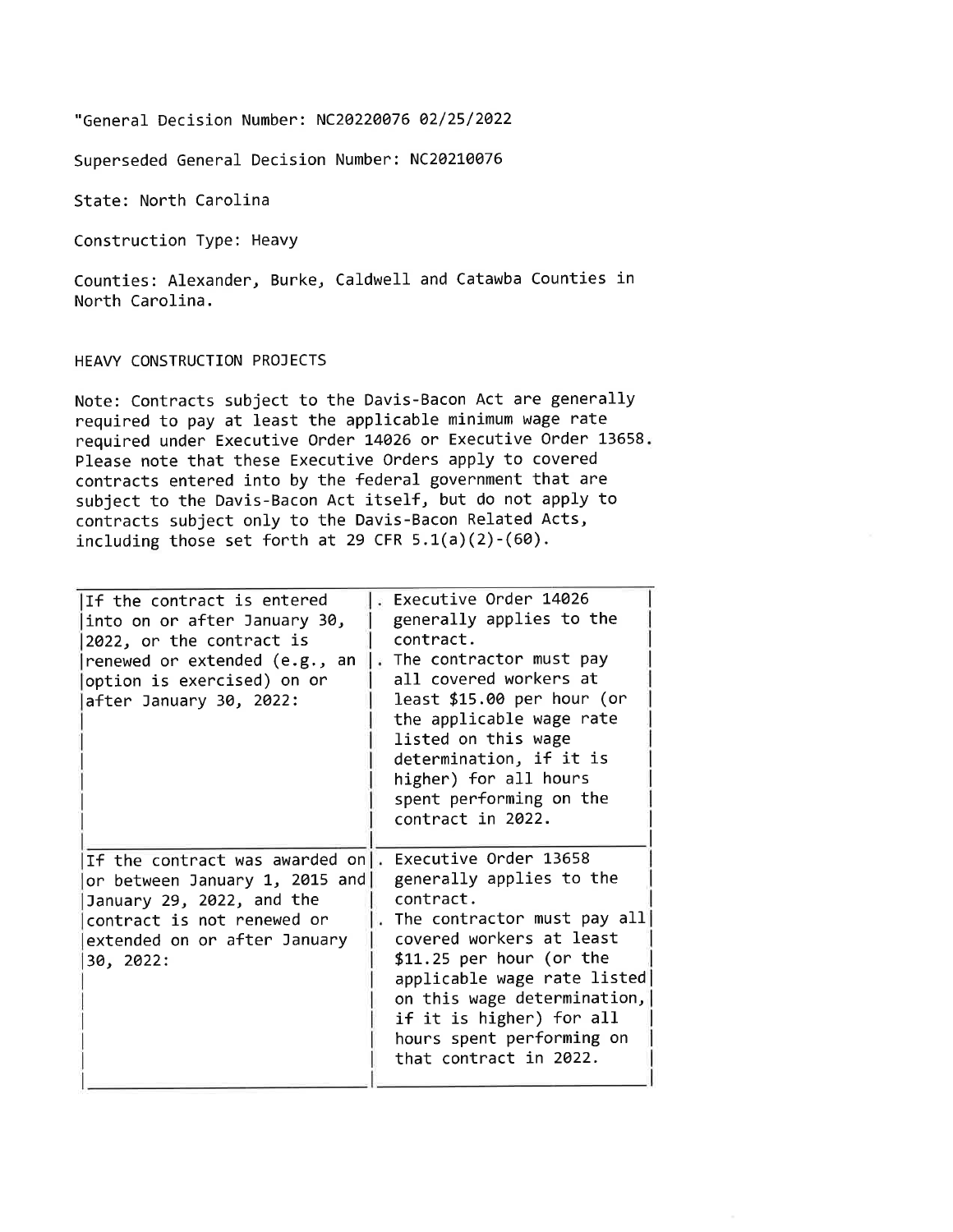The applicable Executive Order minimum wage rate will be adjusted annually. If this contract is covered by one of the Executive Orders and a classification considered necessary for performance of work on the contract does not appear on this wage determination, the contractor must still submit a conformance request.

Additional information on contractor requirements and worker protections under the Executive Orders is available at https://www.dol.gov/agencies/whd/government-contracts.

| Modification Number | Publication Date |  |
|---------------------|------------------|--|
| и                   | 01/07/2022       |  |
|                     | 02/25/2022       |  |

SUNC2011-057 08/26/2011

|                                                        | Rates | Fringes |
|--------------------------------------------------------|-------|---------|
| CARPENTER, Includes Form Work\$ 13.98 **               |       | 0.69    |
| ELECTRICIAN\$ 15.41                                    |       | 3.13    |
| LABORER: Common or General\$ 11.30 **                  |       | 1.53    |
| LABORER: Pipelayer\$ 12.66 **                          |       | 2.50    |
| <b>OPERATOR:</b><br>Backhoe/Excavator/Trackhoe\$ 15.97 |       | 2.25    |
| OPERATOR: Bulldozer\$ 14.63 **                         |       | 0.00    |
| OPERATOR: Loader\$ 15.00                               |       | 2.67    |
| TRUCK DRIVER\$ 14.52 **                                |       | 1.36    |

WELDERS - Receive rate prescribed for craft performing operation to which welding is incidental.

\*\* Workers in this classification may be entitled to a higher minimum wage under Executive Order 14026 (\$15.00) or 13658 (\$11.25). Please see the Note at the top of the wage determination for more information.

Note: Executive Order (EO) 13706, Establishing Paid Sick Leave for Federal Contractors applies to all contracts subject to the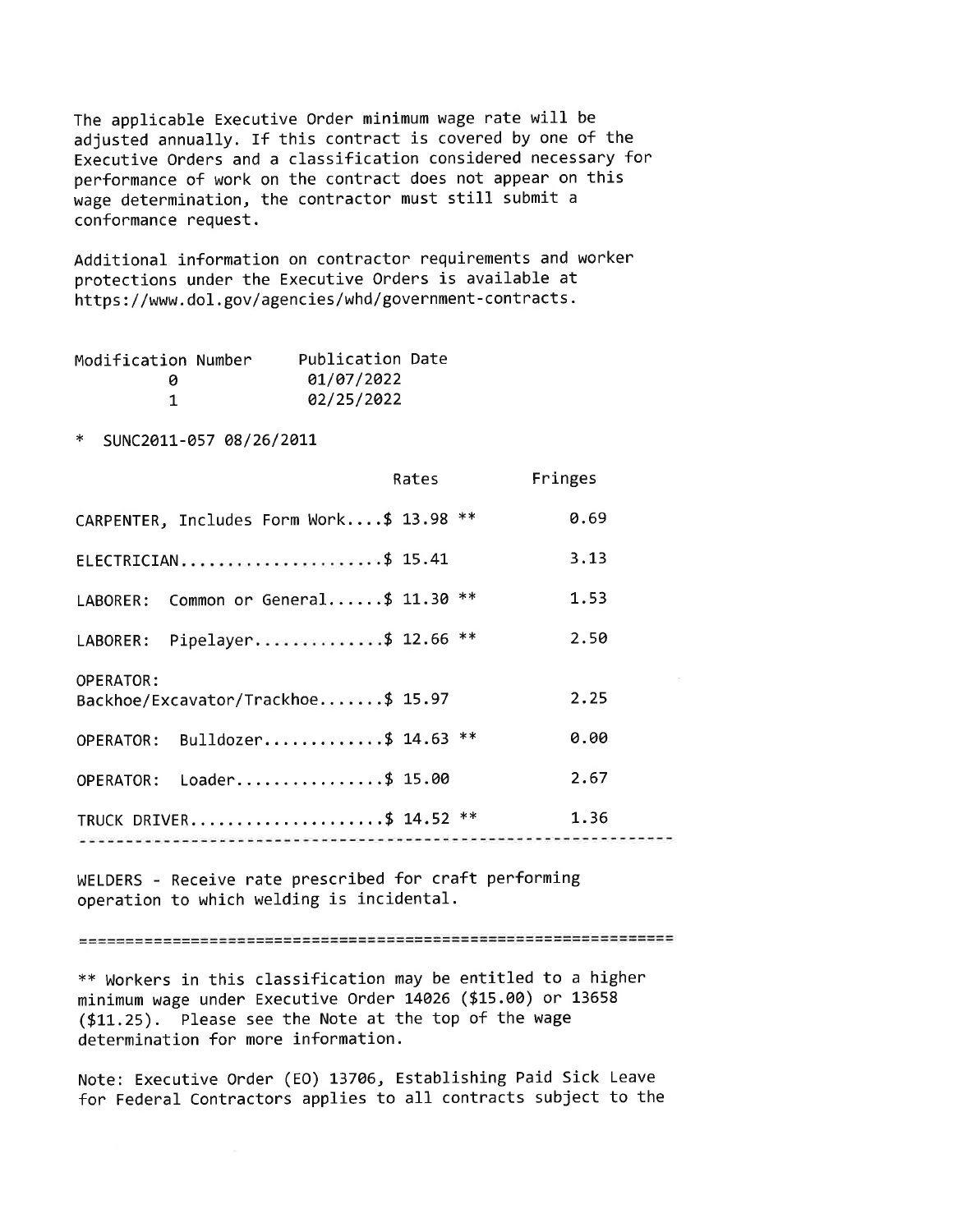Davis-Bacon Act for which the contract is awarded (and any solicitation was issued) on or after January 1, 2017. If this contract is covered by the EO, the contractor must provide employees with 1 hour of paid sick leave for every 30 hours they work, up to 56 hours of paid sick leave each year. Employees must be permitted to use paid sick leave for their own illness, injury or other health-related needs, including preventive care; to assist a family member (or person who is like family to the emplovee) who is ill, injured, or has other health-related needs, including preventive care; or for reasons resulting from, or to assist a family member (or person who is like family to the employee) who is a victim of, domestic violence, sexual assault, or stalking. Additional information on contractor requirements and worker protections under the EO is available at

https://www.dol.gov/agencies/whd/government-contracts.

Unlisted classifications needed for work not included within the scope of the classifications listed may be added after award only as provided in the labor standards contract clauses  $(29CFR 5.5 (a) (1) (ii)).$ 

## 

The body of each wage determination lists the classification and wage rates that have been found to be prevailing for the cited type(s) of construction in the area covered by the wage determination. The classifications are listed in alphabetical order of ""identifiers"" that indicate whether the particular rate is a union rate (current union negotiated rate for local), a survey rate (weighted average rate) or a union average rate (weighted union average rate).

#### Union Rate Identifiers

A four letter classification abbreviation identifier enclosed in dotted lines beginning with characters other than ""SU"" or ""UAVG"" denotes that the union classification and rate were prevailing for that classification in the survey. Example: PLUM0198-005 07/01/2014. PLUM is an abbreviation identifier of the union which prevailed in the survey for this classification, which in this example would be Plumbers. 0198 indicates the local union number or district council number where applicable, i.e., Plumbers Local 0198. The next number, 005 in the example, is an internal number used in processing the wage determination. 07/01/2014 is the effective date of the most current negotiated rate, which in this example is July 1, 2014.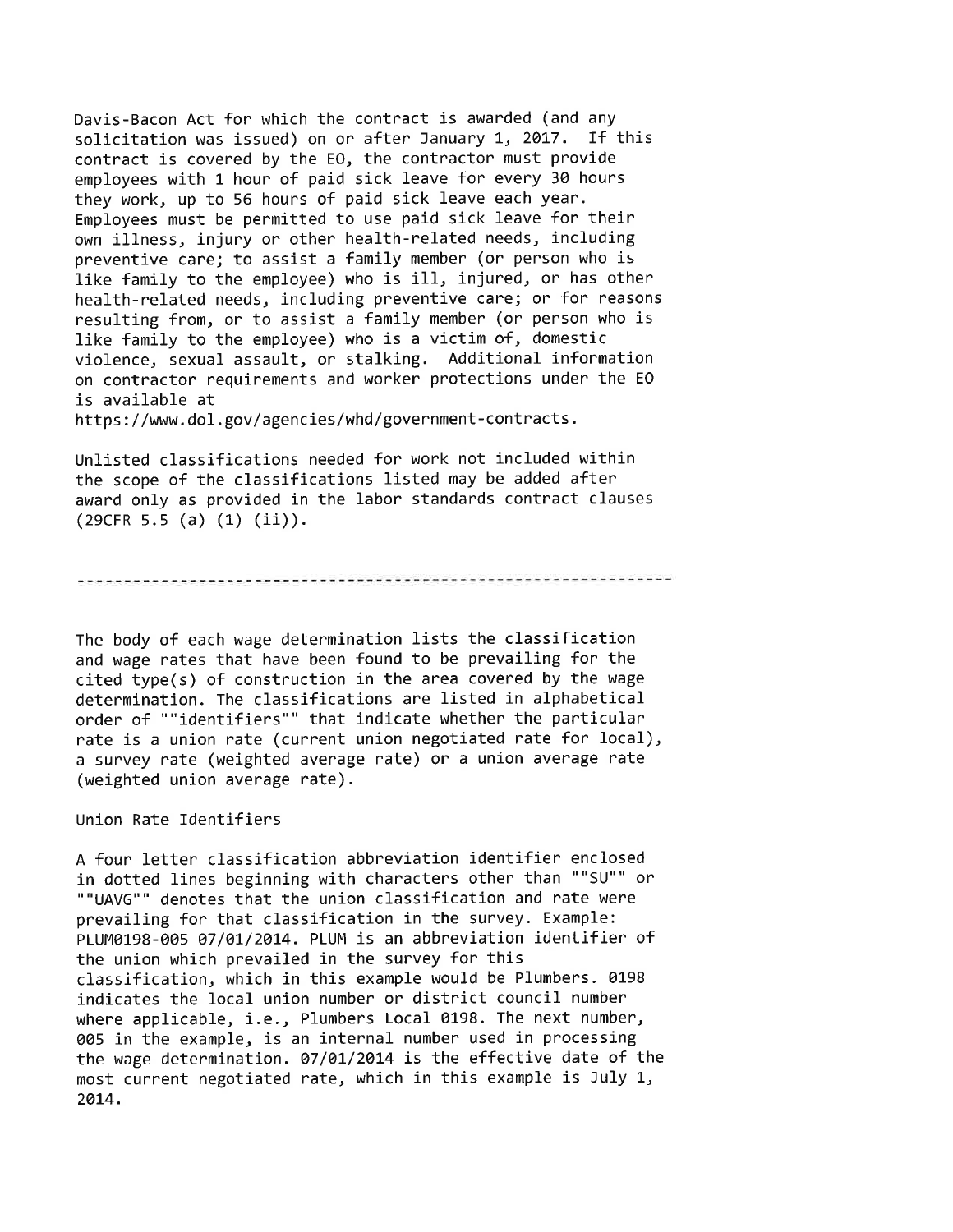Union prevailing wage rates are updated to reflect all rate changes in the collective bargaining agreement (CBA) governing this classification and rate.

# Survey Rate Identifiers

Classifications listed under the ""SU"" identifier indicate that no one rate prevailed for this classification in the survey and the published rate is derived by computing a weighted average rate based on all the rates reported in the survey for that classification. As this weighted average rate includes all rates reported in the survey, it may include both union and non-union rates. Example: SULA2012-007 5/13/2014. SU indicates the rates are survey rates based on a weighted average calculation of rates and are not majority rates. LA indicates the State of Louisiana. 2012 is the year of survey on which these classifications and rates are based. The next number, 007 in the example, is an internal number used in producing the wage determination. 5/13/2014 indicates the survey completion date for the classifications and rates under that identifier.

Survey wage rates are not updated and remain in effect until a new survey is conducted.

## Union Average Rate Identifiers

Classification(s) listed under the UAVG identifier indicate that no single majority rate prevailed for those classifications; however, 100% of the data reported for the classifications was union data. EXAMPLE: UAVG-OH-0010 08/29/2014. UAVG indicates that the rate is a weighted union average rate. OH indicates the state. The next number, 0010 in the example, is an internal number used in producing the wage determination, 08/29/2014 indicates the survey completion date for the classifications and rates under that identifier.

A UAVG rate will be updated once a year, usually in January of each year, to reflect a weighted average of the current negotiated/CBA rate of the union locals from which the rate is based.

## WAGE DETERMINATION APPEALS PROCESS

1.) Has there been an initial decision in the matter? This can be: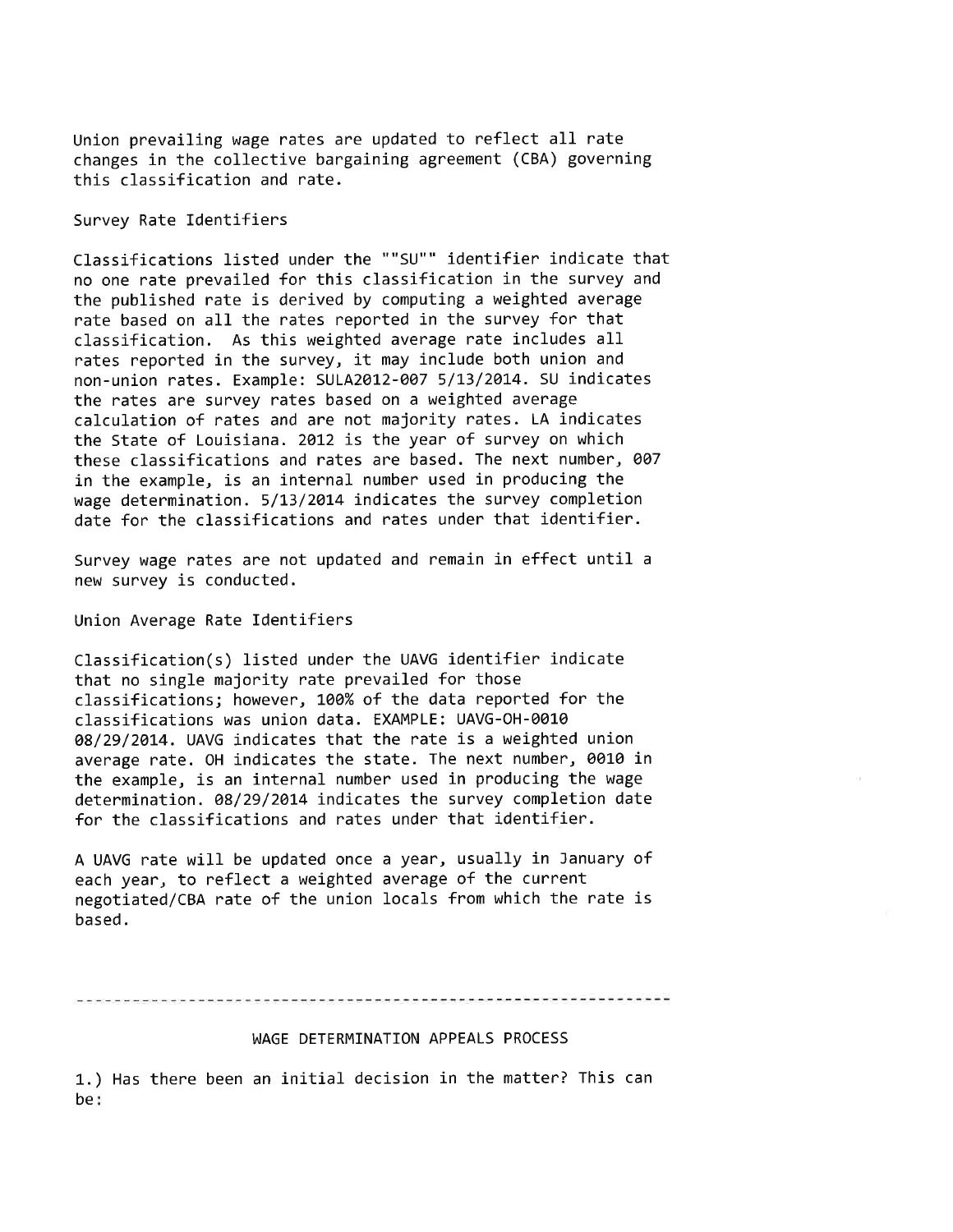- \* an existing published wage determination
- \* a survey underlying a wage determination
- \* a Wage and Hour Division letter setting forth a position on a wage determination matter
- a conformance (additional classification and rate) ruling

On survey related matters, initial contact, including requests for summaries of surveys, should be with the Wage and Hour National Office because National Office has responsibility for the Davis-Bacon survey program. If the response from this initial contact is not satisfactory, then the process described in 2.) and 3.) should be followed.

With regard to any other matter not yet ripe for the formal process described here, initial contact should be with the Branch of Construction Wage Determinations. Write to:

> Branch of Construction Wage Determinations Wage and Hour Division U.S. Department of Labor 200 Constitution Avenue, N.W. Washington, DC 20210

2.) If the answer to the question in 1.) is yes, then an interested party (those affected by the action) can request review and reconsideration from the Wage and Hour Administrator (See 29 CFR Part 1.8 and 29 CFR Part 7). Write to:

> Wage and Hour Administrator U.S. Department of Labor 200 Constitution Avenue, N.W. Washington, DC 20210

The request should be accompanied by a full statement of the interested party's position and by any information (wage payment data, project description, area practice material, etc.) that the requestor considers relevant to the issue.

3.) If the decision of the Administrator is not favorable, an interested party may appeal directly to the Administrative Review Board (formerly the Wage Appeals Board). Write to:

> Administrative Review Board U.S. Department of Labor 200 Constitution Avenue, N.W. Washington, DC 20210

4.) All decisions by the Administrative Review Board are final.